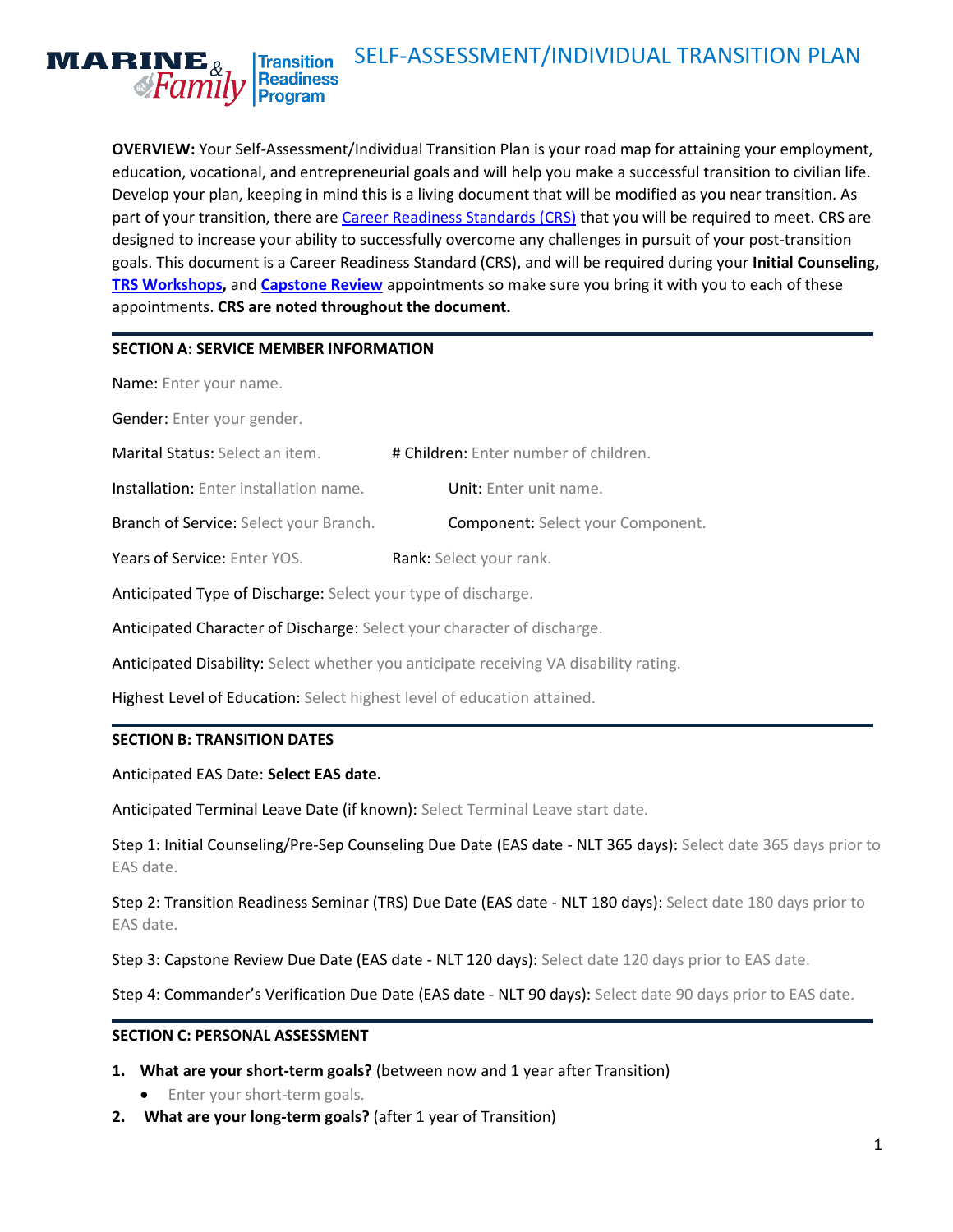

Enter your long-term goals.

# ☐ **Register on eBenefits (CRS)**

- 1. Visit [eBenefits](https://www.ebenefits.va.gov/) an[d register](https://myaccess.dmdc.osd.mil/identitymanagement/registration.do;jsessionid=c4nmoghLmYCaDpB_4xxc3gZ7EaA2Y8Eqlk_n_N87XE-lYDqiCCUB!1641333686?execution=e1s1) for a DS Logon Premium Account for access to personalized benefits and information that allows you to log in to multiple VA and DoD websites and apps using a single username and password. A DS Logon Level 2 (Premium) Account is required before you can view personal information in VA and DoD systems.
- 2. Date completed: Select the date you registered for your DS Logon Premium Account.

# ☐ **Individual/Family Insurance Considerations**

- 1. Have you identified individual/family needs (e.g. as medical care, dental expenses, location of potential providers, exceptional family member needs, care of elderly parents, etc.)  $\Box$  Yes  $\Box$  No
- 2. Visit [www.healthcare.gov](http://www.healthcare.gov/) to evaluate costs of health insurance.
- 3. Explore options for Life Insurance and/or Survivor Benefit Plans.
- 4. Visit [MilitaryOneSource,](https://www.militaryonesource.mil/) [VA Vet Centers](https://www.vetcenter.va.gov/) or [DoD inTransition](https://www.pdhealth.mil/resource-center/intransition) Program for information on confidential mental health services.

# *Your Individual/Family Insurance Consideration Notes:*

Enter your notes regarding individual/family healthcare needs.

# ☐ **Post-Transition Housing and Relocation Considerations**

- 1. Do you have a place to live after leaving the military?  $\Box$  Yes  $\Box$  No
- 2. Do you plan to relocate after leaving the military?  $\Box$  Yes  $\Box$  No
- 3. Will you have a support system (e.g. Family, Friends, Mentor, Transportation, and Housing) in place upon relocation?  $\Box$  Yes  $\Box$  No
- 4. Have you identified current housing expenses to include furnishings, maintenance/repairs, mortgage/rent, taxes/fees, utilities, deposits, home owners insurances, renting vs. buying, etc.? □ Yes □ No
- 5. Will costs of living be higher than current living arrangements?  $\Box$  Yes  $\Box$  No
- 6. Assess impact of individual/family requirements on relocation options (e.g., quality of local schools, availability of medical care, spouse employment opportunities, etc.)
- 7. Consider using one or more cost of living calculators, such as those provided by [bankrate.com,](https://www.bankrate.com/calculators/savings/moving-cost-of-living-calculator.aspx) [payscale.com,](https://www.payscale.com/cost-of-living-calculator) [nerdwallet.com,](https://www.nerdwallet.com/cost-of-living-calculator) and/or [moving.com](https://www.moving.com/real-estate/compare-cities/)
- 8. The installation transportation office (DMO) can provide information about the movement and storage of your household goods
- 9. Visit the VA website to get information on the [VA home loan program](http://www.benefits.va.gov/homeloans/)

## *Your Post-Transition Housing and Relocation Consideration Notes:*

Enter your notes regarding post-transition housing and relocation considerations.

## ☐ **Post-Transition Transportation Considerations**

1. Will you have reliable transportation to-from your place of employment and/or school?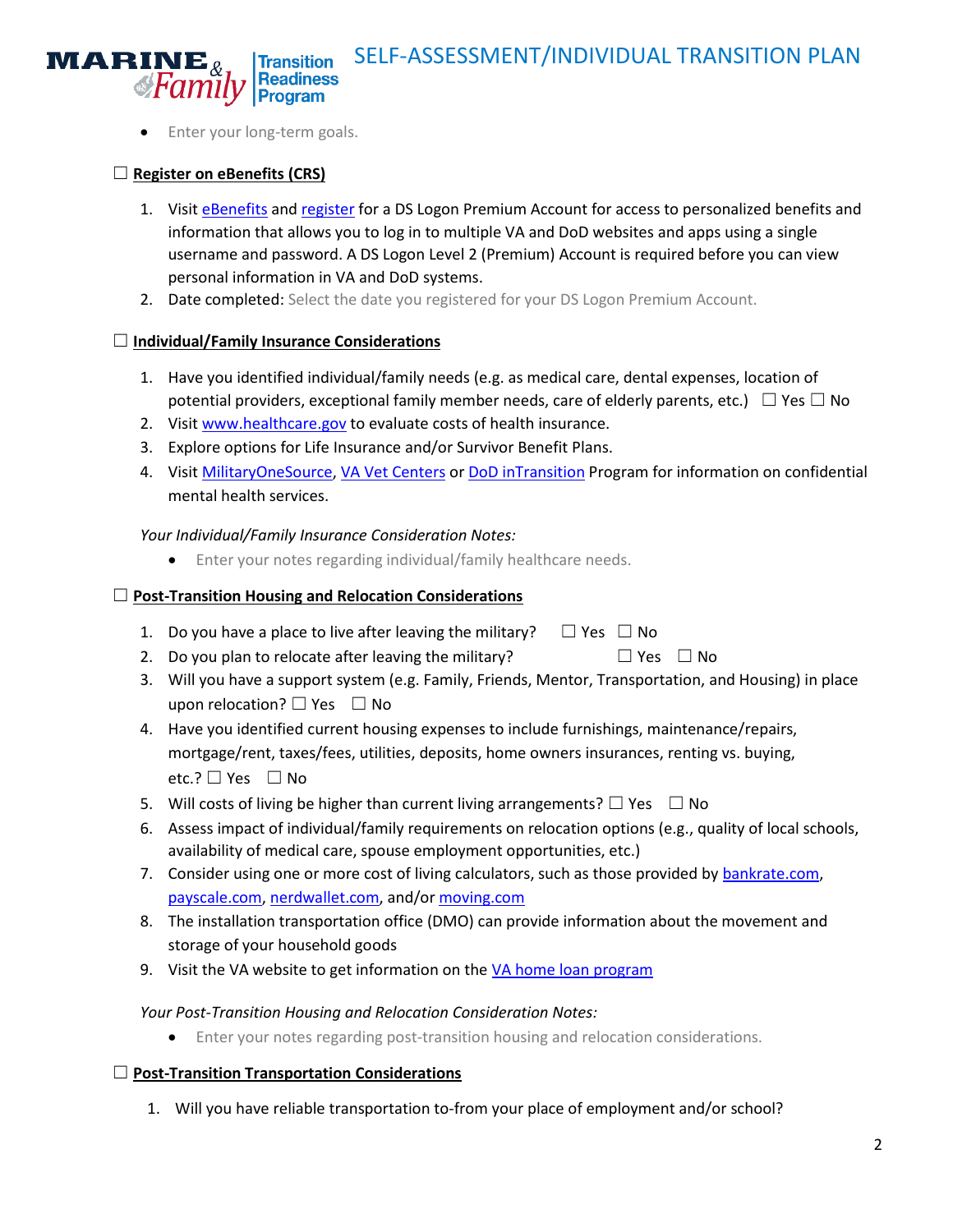# SELF-ASSESSMENT/INDIVIDUAL TRANSITION PLAN **Transition** Readiness<br>Program

☐ Yes ☐ No

**A**Family

 $\mathbf{MARK}\mathbf{M}$ 

- 2. Have you reviewed your vehicle payment, insurance, registration, and taxes?  $\square$  Yes  $\square$  No
- 3. Is there a need to purchase a new vehicle for you or spouse/dependents?  $□$  Yes  $□$  No
- 4. If you are disabled, determine if you are eligible for assistance in purchasing a vehicle and/or automotive adaptive equipment by visiting the [VA's website](https://www.va.gov/disability/eligibility/special-claims/automobile-allowance-adaptive-equipment/)

*Your Post-Transition Transportation Considerations Notes:*

**•** Enter your post-transition transportation notes.

#### □ **Criterion-Based Financial Plan for Military to Civilian Transition (CRS)**

| 1. | Have you initiated a post-transition budget?<br>Visit the Marine for Life Cycle for a copy of the budget worksheet. | $\square$ Yes | $\square$ No  |
|----|---------------------------------------------------------------------------------------------------------------------|---------------|---------------|
| 2. | Are you planning for retirement/separation (e.g., TSP/401(k)/IRA)?                                                  | $\sqcup$ Yes  | □No           |
| 3. | Have you evaluated your current and projected income, expenses, and debt?                                           | $\Box$ Yes    | $\Box$ No     |
| 4. | Do you have adequate funds to support family expenses and emergencies?                                              | $\Box$ Yes    | $\Box$ No     |
| 5. | Have you considered additional expenses (e.g., child care, commuting, etc.)?                                        | $\Box$ Yes    | No.<br>$\Box$ |
| 6. | Have you reviewed your free credit report at www.annualcreditreport.com/?                                           | $\Box$ Yes    | $\Box$ No     |
| 7. | Have you reviewed your credit score?                                                                                | $\sqcup$ Yes  | $\Box$ No     |
| 8. | Are you aware you can order your free FICO score from your installation PFM<br>staff?                               | $\Box$ Yes    | No.<br>$\Box$ |
| 9. | Have you examined your tax status with regard to taxable income?                                                    | $\Box$ Yes    | $\Box$ No     |
|    | 10. Do you have an up-to-date will and/or power of attorney?                                                        | $\Box$ Yes    | No.<br>$\Box$ |
|    | 11. Do you need additional assistance to prepare for finances post-transition?                                      | $\Box$ Yes    | No.           |

Visit an installatio[n Personal Financial Management Specialist](http://www.usmc-mccs.org/services/career/personal-financial-management/) to assist with developing a budget based on your current financial obligations and anticipated post-transition expenses.

#### *Your Criterion-Based Financial Plan for Military to Civilian Transition Notes:*

 Enter your notes regarding your current financial obligations, anticipated post-transition expenses, and other financial considerations.

#### ☐ **Evaluate the Benefits of the Reserve Component/Inter-service Transfer (CRS)**

- 1. Attend the Reserve Opportunities and Obligations Brief (ROOB), to evaluate the benefits of joining the Reserve Component, if applicable. RC service may be mandatory based on your years of service
- 2. Any Guard or Reserve member facing employment difficulty prior to or after an active duty tour can contact **Employer Support of the Guard and Reserve (ESGR)** to learn their legal rights
- 3. Have you considered transferring to another service?  $\Box$  Yes  $\Box$  No

## ☐ **Community Resources and Peer-to-Peer Support**

- 1. Does the thought of leaving the military create stress on you or your family?  $\Box$  Yes  $\Box$  No
- 2. Do you have a support system (personal counsel/mentoring) in place to support your transition? ☐ Yes ☐ No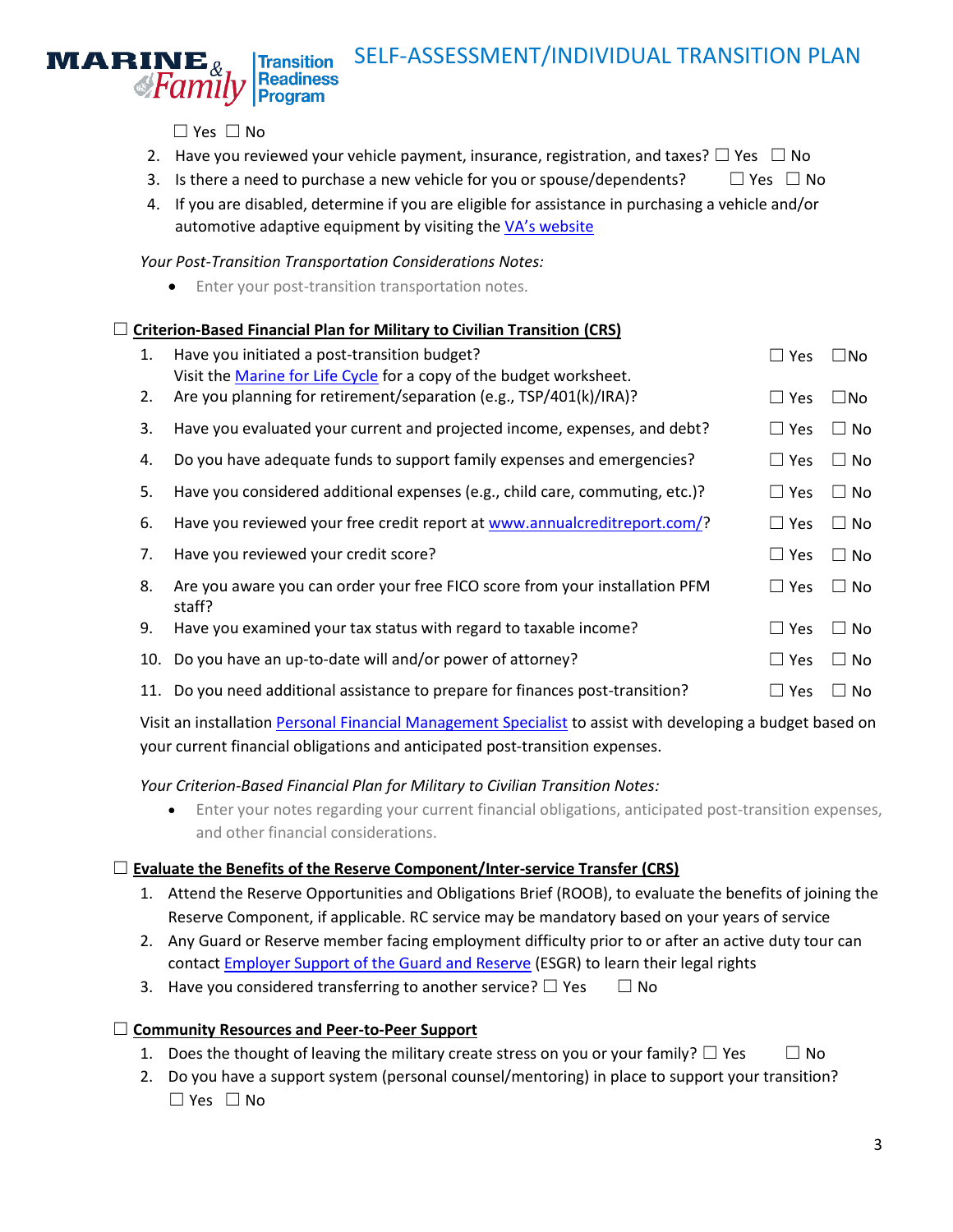#### SELF-ASSESSMENT/INDIVIDUAL TRANSITION PLAN **Transition Readiness Program**

- 3. Visit [MilitaryOneSource](https://www.militaryonesource.mil/confidential-help/specialty-consultations/peer-to-peer) for peer-to-peer specialty consultations to discuss personal or career aspirations or challenges of military life
- 4. Join th[e Marine For Life Network.](https://usmc-mccs.org/services/career/marine-for-life-network/) The Marine for Life Network (M4L) connects transitioning Marines and their family members to education resources, employment opportunities, and other Veterans services that aid in their career and life goals outside of military service
- 5. Visit the [National Resource Directory](https://nrd.gov/misc/resourceCategories) (NRD) and the [Caregiver Resource Directory.](https://www.blogs.va.gov/VAntage/65287/2019-caregiver-resource-directory/) These websites connect wounded warriors, Service members, Veterans, their families, and caregivers to programs and services that support them

## *Your Community Resources and Peer-to-Peer Support Notes:*

**•** Enter your community resources and peer-to-peer support notes.

# **SECTION D: MOS / CAREER FIELDS**

 $\mathbf{MARINE}_{k}$ 

**&Family** 

□ **Career Field:** Designate the career field you wish to pursue based on your personal, family, and financial obligations and desires

**Desired Career Field:** Enter desired career field.

**Desired Relocation Destination:** Enter desired relocation destination.

## ☐ **Identify your primary and additional MOS Titles**

- 1. PMOS: Enter the code and title of your primary MOS.
- 2. ADMOS 1: Enter the code and title of your secondary MOS.
- 3. ADMOS 2: Enter the code and title of your tertiary MOS.

# ☐ **The Interest Assessment (CRS)**

You will complete an interest assessment during the MOC Crosswalk course. Greater success and satisfaction occur when an individual's interests and personality type are compatible with their work environment. RIASEC scores are a measurement of your personality[. MyNextMove for Veterans](https://www.mynextmove.org/vets/) provides RIASEC values for occupations so you can see how your scores align with the values of different occupations.

| Enter your | Enter your               | Enter your | Enter your | Enter your | Enter your |
|------------|--------------------------|------------|------------|------------|------------|
| "R" score. | $^{\prime\prime}$ score. | "A" score. | "S" score. | "E" score. | "C" score. |
|            |                          |            |            |            |            |

## ☐ **Retrieve your Verification of Military Experience and Training (VMET) Document**

The [VMET](https://www.usmc-mccs.org/articles/how-to-pull-your-verification-of-military-experience-and-training-vmet/) (DD Form 2586), provides an overview of your military experience and training. You can use this document with your DD Form 214, evaluation records, training certificates, awards, transcripts, and other documentation to complete a Job Application, identify credit recommendations from the American Council of Education (ACE), and possible certification/waiver of apprenticeship requirements.

# ☐ **Retrieve your Joint Services Transcript (JST)**

Your [JST](https://www.usmc-mccs.org/articles/how-to-pull-your-joint-services-transcript-jst/) is an academically accepted document approved by ACE to validate your military occupational experience. The JST also includes military course completions, descriptions of military occupations, and college level test scores.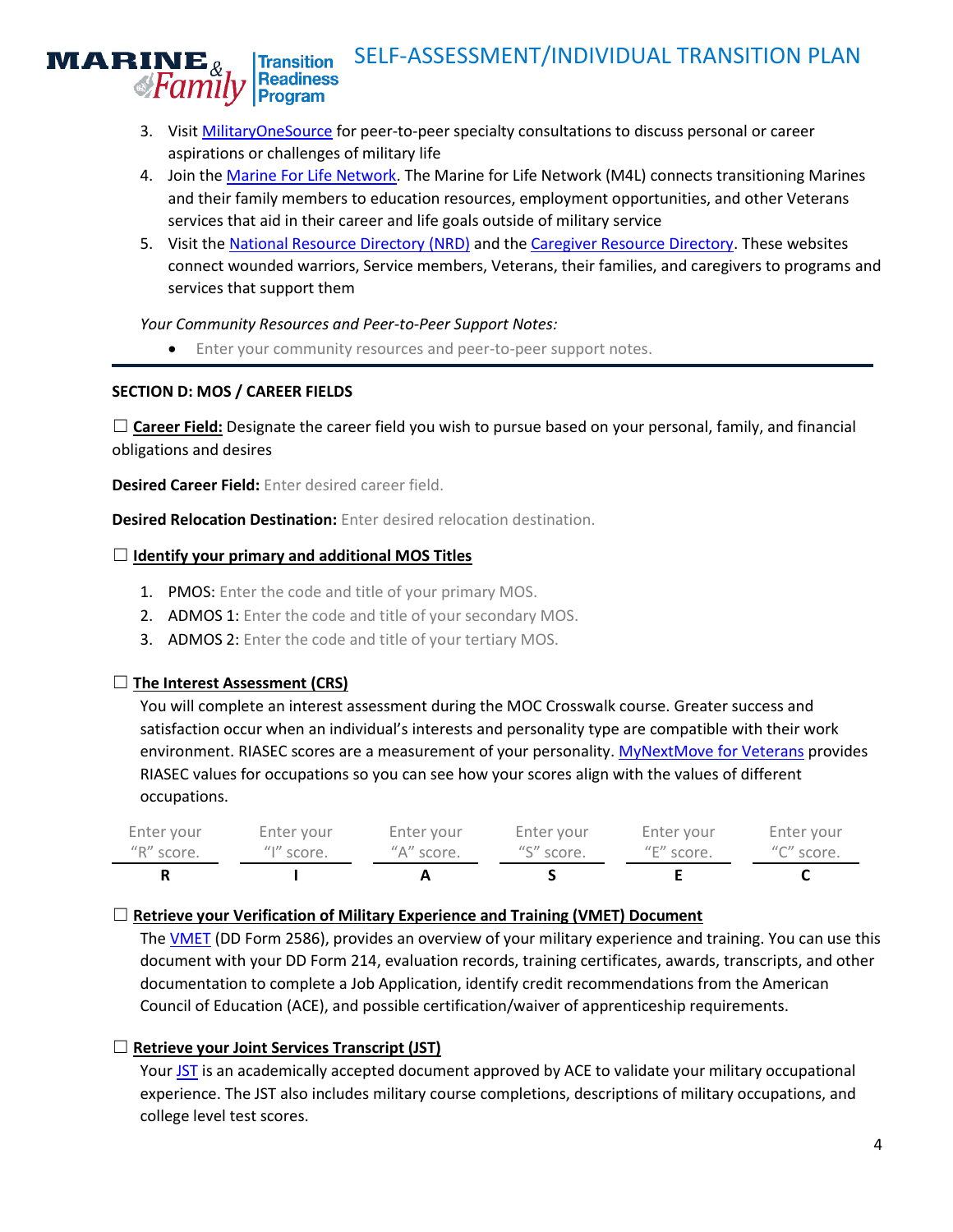#### ☐ **Update your Marine Online (MOL) email address**

**Program** 

**Transition Readiness** 

Have you updated your email address in MOL to ensure you stay up to date on meeting your transition milestones? ☐ Yes ☐ No

#### **SECTION E: DETERMINE POST-TRANSITION GOALS (SELECT/COMPLETE ALL THAT APPLY)**

#### ☐ **Employment**

**A**Family

 $\mathbf{MARINE}_{\&}$ 

|  | 1. Do you already have post-military employment? | $\Box$ Yes $\Box$ No |
|--|--------------------------------------------------|----------------------|
|--|--------------------------------------------------|----------------------|

a. If yes, is it full-time or part-time?  $□$  Full  $□$  Part

2. Do you plan to get a job and start work as soon as possible?  $□$  Yes  $□$  No

- a. If yes, is it full-time or part-time?  $□$  Full  $□$  Part
- b. If full-time, attend the Department of Labor 2-day track and complete a Resume (CRS)
- c. If part-time, consider attending the Department of Labor 2-day track and complete a Resume
- 3. Do you have an updated resume?

| $\Box$ Yes $\Box$ No |  |
|----------------------|--|

- 4. Do you plan on staying in your current career field?  $□$  Yes  $□$  No
	- a. Obtain your Statement of Service (temporary DD-214) from your S1
	- b. Obtain at least 3 references who can attest to your technical skills and character
	- c. Record Volunteer experience that contributes to work experience and community support
	- d. Establish a [USAJOBS](https://www.usajobs.gov/) account and research potential federal employment opportunities if interested in federal employment
	- e. Examine the [Employment related resources](http://usmc-mccs.org/cycle/resources/#employment) provided as part of the Marine [Life Cycle](http://www.usmc-mccs.org/cycle/)
	- f. Attend a [LinkedIn course/](http://usmc-mccs.org/articles/linkedin-courses-launch-marine-corps-wide/)set up profile and join the [Marine for Life Network](http://www.marineforlife.org/)
	- g. Seek out and use additional resources such as the local DOL [Workforce Development](https://www.careeronestop.org/)  [Office/American Job Center](https://www.careeronestop.org/)

#### ☐ **Education**

- 1. Highest Level of Education: Select highest level of education attained.
- 2. Do you currently possess a degree or certification?  $□$  Yes  $□$  No
	- a. List degree or certification

Enter your degree(s), concentration, and/or certification(s).

- 3. Do you currently attend a college or university?  $□$  Yes  $□$  No
	- a. If yes, is it full-time or part-time?  $□$  Full  $□$  Part
- 4. Do you plan to go to college?  $□$  Yes  $□$  No
	- a. If yes, when? Enter text.
		- b. If yes, attend the Accessing Higher Education (AHE), 2-day track to learn how to compare institutions of higher learning (CRS)
- 5. Schedule one-on-one counseling with an [Education Service Officer or Counselor](http://www.usmc-mccs.org/services/education/voluntary-education/)
- 6. Acknowledge understanding of transferability requirements (i[f transferring benefits\)](https://www.benefits.va.gov/GIBILL/post911_transfer.asp)
- 7. If applicable[, apply for GI](https://www.vets.gov/education/apply/) Bill benefits once you understand the criteria. Contact the academic institution GI Bill certifying official to confirm GI Bill eligibility and acceptance
	- a. VA Certifying Official name and contact information:
		- Enter VA Certifying Official name and contact information.
- 8. Examine the [Higher Education resources](http://usmc-mccs.org/cycle/resources/#access) provided as part of the Marine [Life Cycle](http://www.usmc-mccs.org/cycle/)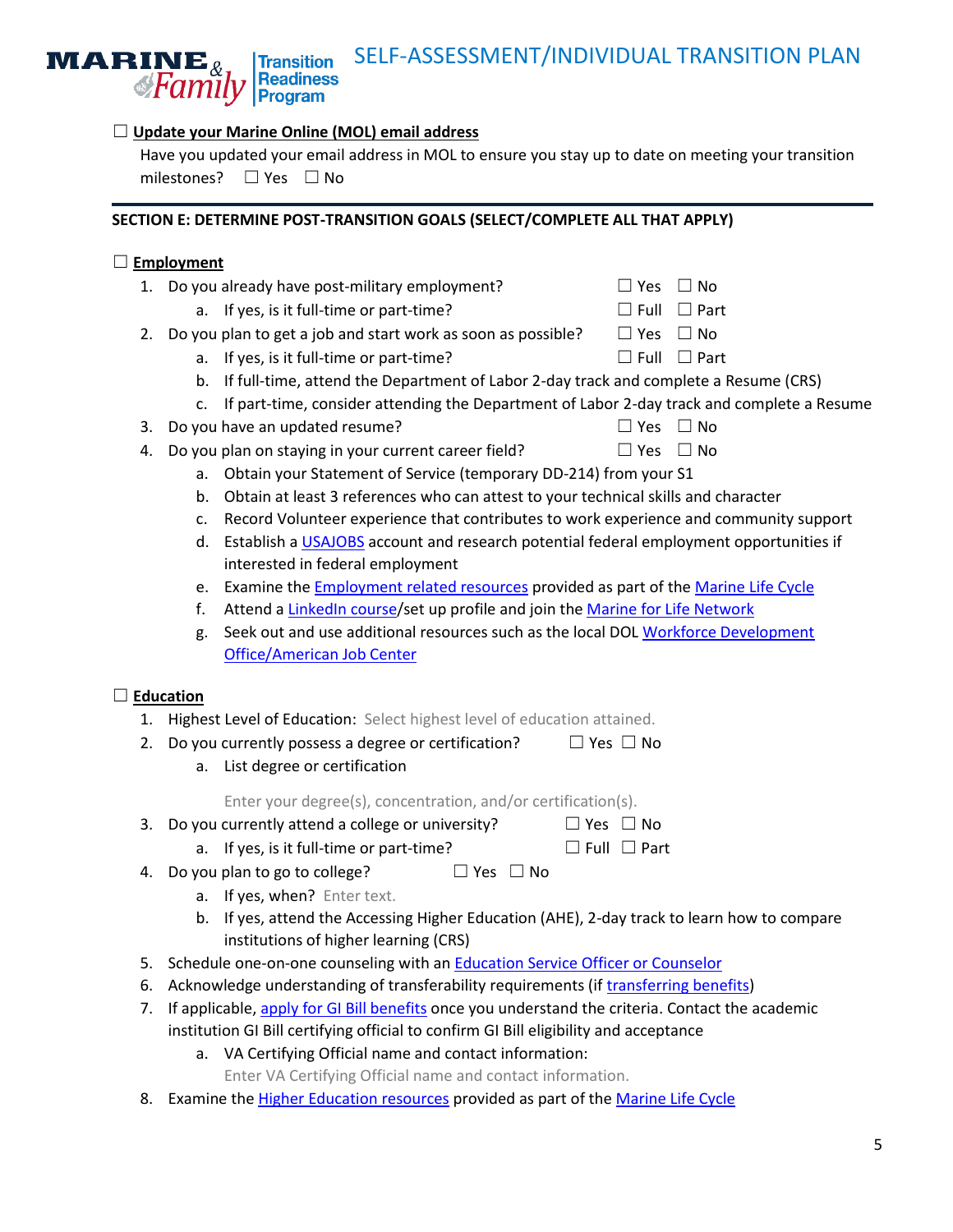#### SELF-ASSESSMENT/INDIVIDUAL TRANSITION PLAN **Transition Readiness** Program

- 9. Explore the following Department of Education resources: [Choosing a School,](https://studentaid.ed.gov/sa/prepare-for-college/choosing-schools) [College Navigator](https://nces.ed.gov/collegenavigator/) , [College Scorecard,](https://collegescorecard.ed.gov/) and [Federal Student Aid](https://studentaid.ed.gov/sa/)
- 10. Identify potential sources of income while attending school (e.g., employment options and [scholarship/grant](https://studentaid.ed.gov/sa/types/grants-scholarships) eligibility including academic, athletic, [need-based,](https://studentaid.ed.gov/sa/glossary#Need-based) [veteran status,](https://studentaid.ed.gov/sa/types/grants-scholarships/military) college- or career-specific)
- 11. Explore the following Department of Veterans Affairs (VA) resource[: Choosing a School](https://www.benefits.va.gov/gibill/choosing_a_school.asp)
- 12. Contact the local [VA representative](https://www.benefits.va.gov/benefits/offices.asp) to identify local Veteran resources

# ☐ **Credentialing/Apprenticeships**

<span id="page-5-0"></span> $\mathbf{MARK}\mathbf{M}$ 

**&Family** 

- 1. Are you currently attending a career technical institution?  $\Box$  Yes  $\Box$  No
- 2. Do you currently possess professional licenses or certifications?  $\Box$  Yes  $\Box$  No
	- a. List military and/or civilian license(s) or certification(s)

# Enter license(s) or certification(s).

- 3. Have you ever participated in the COOL/USMAP/SkillBridge program?  $\Box$  Yes  $\Box$  No
	- a. If yes, indicate which one(s): Select a list item.
- 4. Do you require additional technical/apprenticeship training in your desired career field?  $\Box$  Yes  $\Box$  No
	- a. If yes, attend the Vocational Training 2-day track to learn how to compare technical training institutions (CRS)
- 5. Determine Credentialing/Apprenticeship/On-the-job training opportunities such as:
	- a. [Marine Corps Credentialing Opportunities On-Line \(COOL\)](https://www.cool.navy.mil/usmc/)
	- b. [DoD SkillBridge](https://dodskillbridge.com/) Program
	- c. VA [On-The-Job Training and Apprenticeship](https://www.benefits.va.gov/gibill/onthejob_apprenticeship.asp)
- 6. Examine the [Career and Technical Training related resources](http://usmc-mccs.org/cycle/resources/#career) provided in the Marine [Life Cycle](http://www.usmc-mccs.org/cycle/)

# ☐ **Entrepreneurship**

- 1. Do you already have your own business?  $□$  Yes  $□$  No
- 2. Do you desire to start your own business?  $□$  Yes  $□$  No
	- a. If yes, attend the [Boots to Business](https://www.sba.gov/offices/headquarters/ovbd/resources/160511) (B2B), 2-day track
- 3. Do you have a business plan?  $□$  Yes  $□$  No
	- a. Conduct market research on the business you plan to start
	- b. Determine legal requirements, tax implications, licenses, and hiring practices
	- c. Examine the [Entrepreneurship related resources](http://usmc-mccs.org/cycle/resources/#entr) provided as part of the Marine [Life Cycle](http://www.usmc-mccs.org/cycle/)

## ☐ **Other Post-Transition Goals**

- 1. □I do not know what I plan to do
- 2. ☐ Retiree

 $\Box$  Other: Enter your other post-transition goal(s).

## **SECTION F: TRANSITION READINESS SEMINAR (TRS) ATTENDANCE AND CAREER READINESS**

There are TRS attendance and CRS requirements you will be expected to meet prior to transition. Some CRSs apply to all career paths (Employment, Education, Vocational Training) while others only apply to a specific career path. TRS and CRS completion/attainment will be documented on your [DD Form 2648 eForm.](https://milconnect.dmdc.osd.mil/milconnect/)

## **1. Transition Readiness Seminar Attendance Requirements**